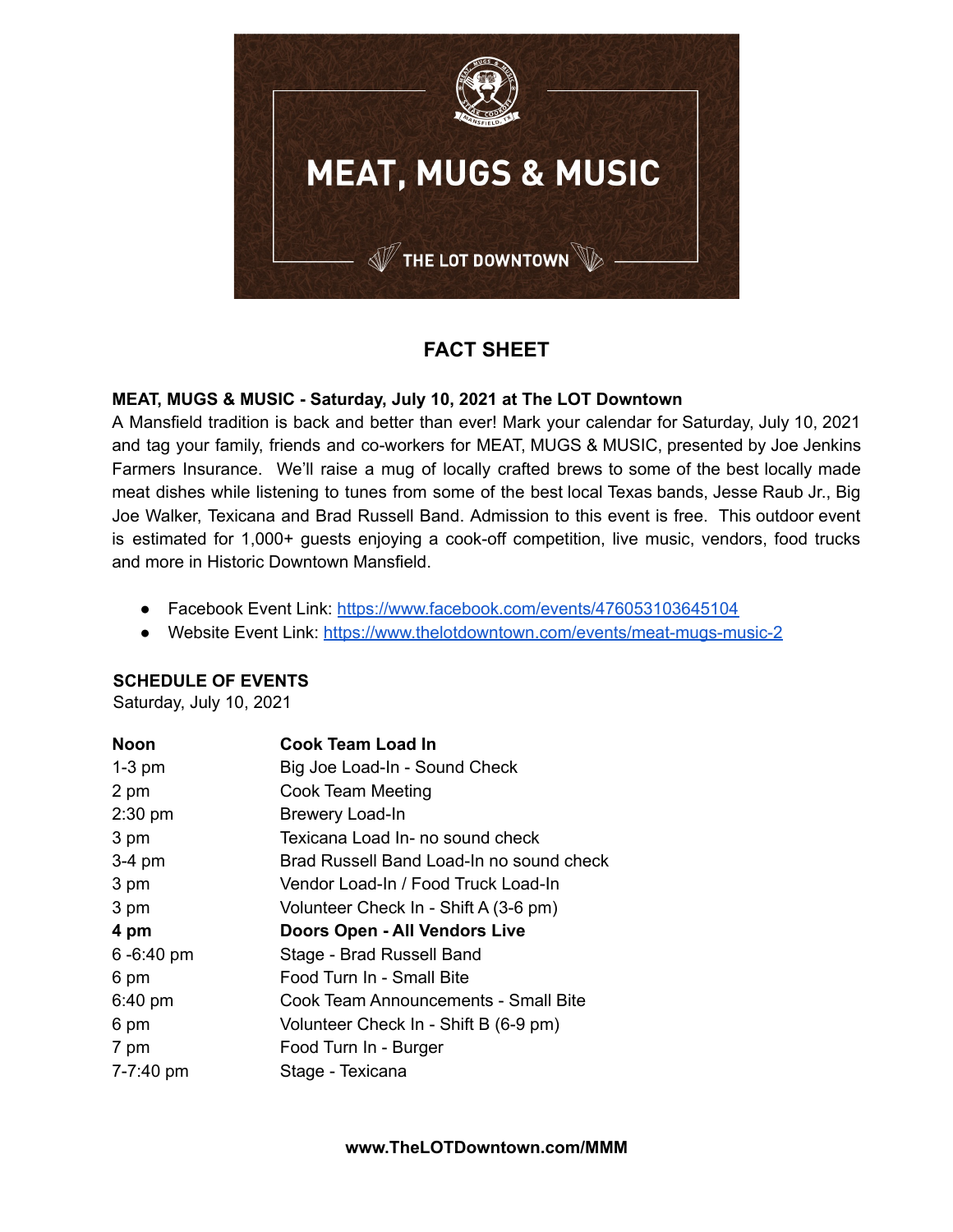

| 7:40 pm       | Cook Team Announcements - Burger          |
|---------------|-------------------------------------------|
| 8 pm          | Food Turn In - Steak                      |
| $8 - 9$ pm    | Stage - Big Joe Walker                    |
| 9 pm          | <b>Cook Team Announcements - Steak</b>    |
| 9 pm          | Volunteer Check In - Shift C (9-11:30 pm) |
| 9:20-10:55 pm | Stage - Jesse Raub Jr.                    |
| 11 pm         | <b>Curfew</b>                             |

#### **COOK TEAM APPLICATION**

This year's cook team competition is the perfect opportunity for local Mansfield businesses to create team build, have fun and support the community with an onsite cooking competition.

Rules:

- 1. We are looking for Mansfield-area based businesses to "cook it up" for this year's competition.
- 2. Spots are limited so applications are accepted on a first-come, first-served basis. (We are limiting the number of teams per industry, so get your application in quickly!)
- 3. Upon approval, each team's \$250 registration includes the provided meat (steak and hamburger) and your spot in the competition.
- 4. Each team will submit three entries one hamburger, one steak and one small-bite!
- 5. All dishes will be cooked onsite at The LOT Downtown on the day of the event.
- 6. Teams are able to promote and show their Mansfield love during the competition so it's a great marketing opportunity!

To apply: [https://www.thelotdowntown.com/cook-team.](https://www.thelotdowntown.com/cook-team) Payments may be made online in advance to be confirmed.

For more information about the cook-off competition, contact Wanoka Lemons with Joe Jenkins Farmers Insurance at [wanoka@joejenkinsinsurance.com.](mailto:wanoka@joejenkinsinsurance.com)

# **LOCAL CRAFT BREW SAMPLING APPLICATION**

The perfect pairing to a meat competition is beer! The set up is a traditional tasting opportunity with 3 oz. beer samples. Participation is simple: we provide a 10x10 space to each brewery and a souvenir sample cup and the breweries provide the beer as a donation to The LOT Downtown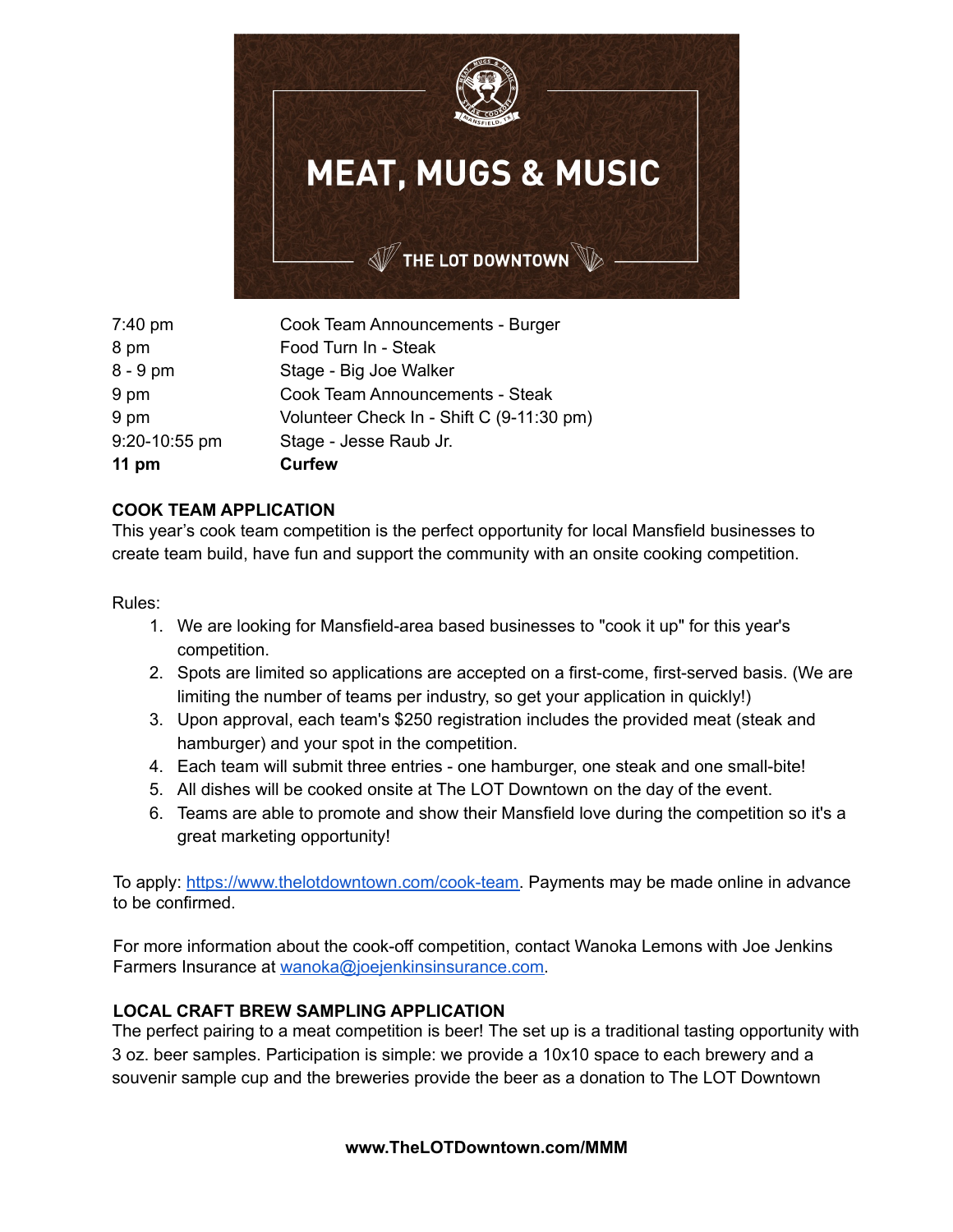

501(c)(3), a non-profit. (There is no cost to participate, but there are additional advertising opportunities available!)

To apply: <https://www.thelotdowntown.com/brew>.

#### **VENDOR APPLICATION**

Vendors are invited to be a part of the fun at Meat, Mugs & Music! For \$100 vendors are provided a 10x10 space (electricity is not included.) Set-up for vendors is 3 pm and doors open at 4 pm - 11 pm. We ask all vendors to be set up when doors open.

TO APPLY: <https://www.thelotdowntown.com/vendor-application>. Payments may be made online in advance to be confirmed.

#### **FOOD TRUCK APPLICATION**

Food trucks are invited to participate in this year's Meat, Mugs & Music! Approved Food Trucks receive a space at The LOT for the duration of the event. Spots are limited and are accepted on a first-come, first-basis for a \$100 participation fee.

TO APPLY: [https://www.thelotdowntown.com/food-truck-application.](https://www.thelotdowntown.com/food-truck-application) Payments may be made online in advance to be confirmed.

# **VOLUNTEER APPLICATION**

The LOT Downtown is a non-profit organization so we work with volunteers to make it happen! If your organization needs volunteer hours or you would like to help support the arts in your community, sign up to volunteer! Volunteers also get a free shirt!

TO APPLY: [https://www.thelotdowntown.com/volunteer.](https://www.thelotdowntown.com/volunteer)

#### **SPONSORSHIP APPLICATION**

There are multiple ways to partner with The LOT Downtown for Meat, Mugs & Music as well as other events.

Visit: <https://www.thelotdowntown.com/partnerships> for more information or contact [Autumn@TheReoAgency.com](mailto:Autumn@TheReoAgency.com) to discuss the best way to promote your business while supporting